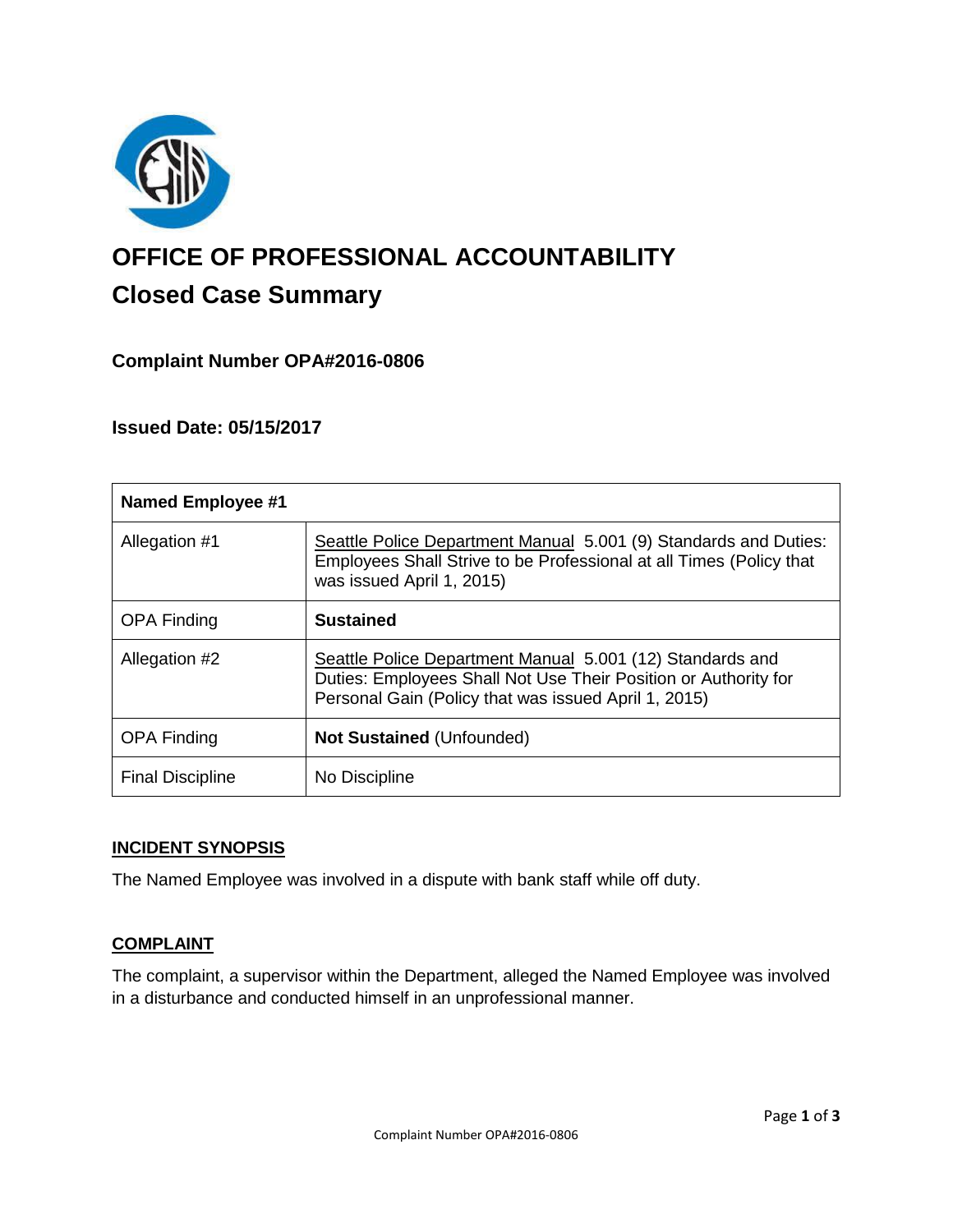## **INVESTIGATION**

The OPA investigation included the following actions:

- 1. Review of the complaint memo
- 2. Review of In-Car Videos (ICV)
- 3. Search for and review of all relevant records and other evidence
- 4. Interview of SPD employee

## **ANALYSIS AND CONCLUSION**

The preponderance of the evidence from this investigation showed that the Named Employee acted in a manner that "undermine[d] public trust in the Department, the officer …" in violation of SPD Policy 5.001(9). The bank manager told OPA that the Named Employee said he was a police officer and would have the manager arrested for stealing his money. While the Named Employee denied identifying himself as an officer, the manager's recollection was consistent with other evidence. Once this connection to his position as an officer at SPD was present in the situation, the Named Employee was obligated to behave in a manner consistent with the requirements of policy. The evidence showed he was loud, demanding, mildly threatening, refused to leave, and called 911 to report a "Robbery." It was clear from the OPA interviews and the many videos of the incident that the three persons in the bank with the Named Employee were upset and concerned by his behavior.

There was no evidence the Named Employee made any attempt to use his position for personal gain. Acting in a confused state, the Named Employee incorrectly reported to 911 and responding officers that there had been a robbery. The evidence from this investigation showed the Named Employee was attempting to get the police to take his report seriously, not trying to obtain some special advantage for himself.

#### **FINDINGS**

#### **Named Employee #1**

#### Allegation #1

A preponderance of the evidence showed that the Named Employee acted in a manner that was in violation of SPD Policy. Therefore a **Sustained** finding was issued for *Standards and Duties: Employees Shall Strive to be Professional at all Times.*

Discipline Imposed: No Discipline Imposed

#### Allegation #2

A preponderance of the evidence showed that the Named Employee was not trying to obtain some special advantage for himself. Therefore a finding of **Not Sustained** (Unfounded) was issued for *Standards and Duties: Employees Shall Not Use Their Position or Authority for Personal Gain.*